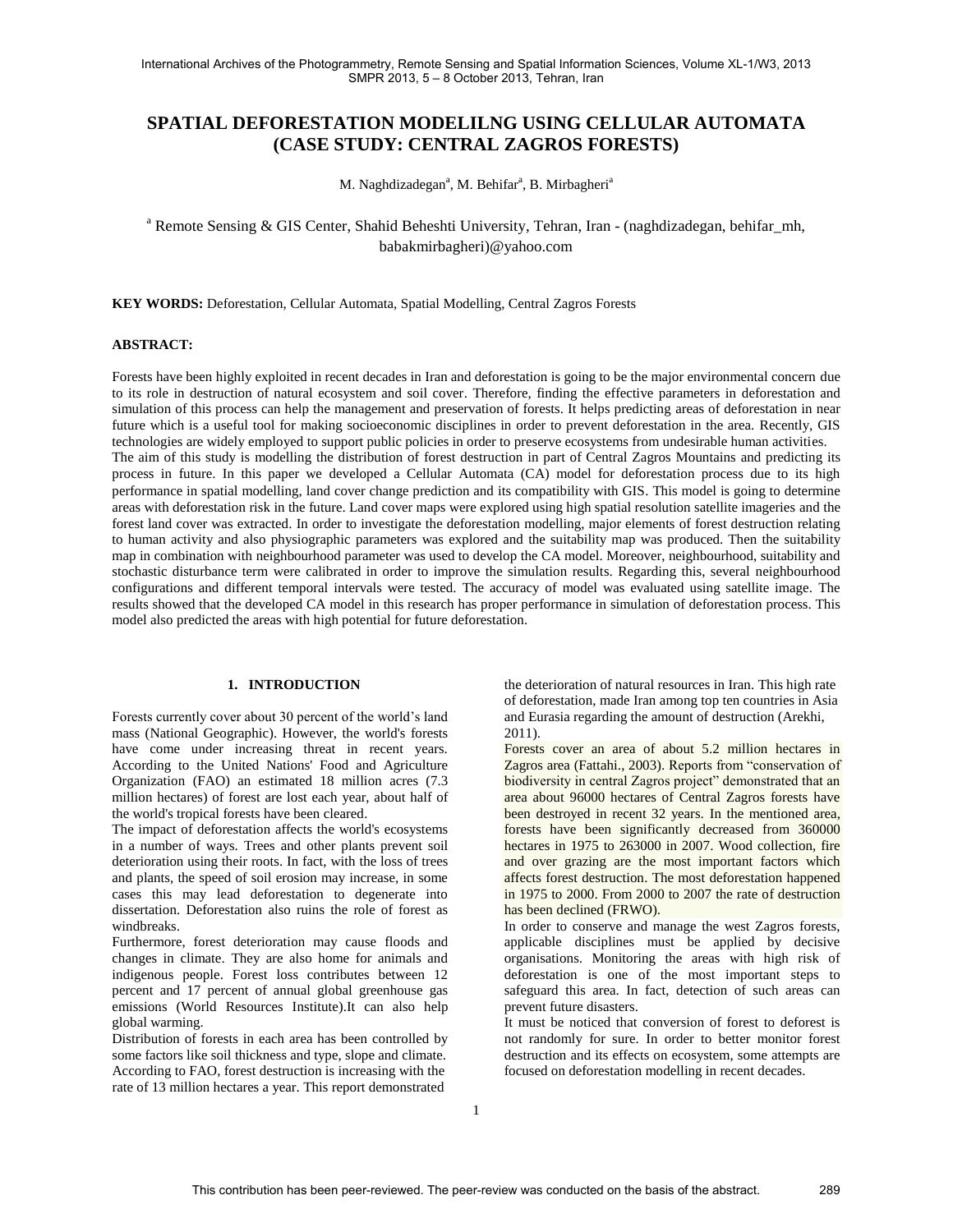[Mas](http://www.sciencedirect.com/science/article/pii/S1364815203001610) et al., 2004, used GIS and artificial neural network for simulation of forest destruction. Croopper and Puri, et al., 2001, assessed the role of roads and protected areas in predicting the location of deforestation. Amor and Pfaff, 2008 used Generalized Linear Model (GLM) approach to understand the probability of forest deterioration in the area.

Cellular Automata (CA) is also used for deforestation modelling due to its high accuracy in spatial modelling and its compatibility with Geographic Information System.

The role of CA modelling especially in land use simulation in recent decades can not be ignored (Li and Yeh 2000, White and Engelen 1993, Wu and Webster,1998, Wu 1998b, White et al. 2000, Soares-Filho, 2002). This model also, has been widely applied in urban development simulation (Wolfram, 1984, White and Engelen, 1993, Clarke et al., 1997, Batty et al., 1999, Almeida, 2008, Alimohammadi et al., 2010)

Some CA models are developed for fire spreading simulation (Karafyllidis, Thanailakis,1997, Li and Magill , 2001, Berjak et al., 2002, Encinas,2007, Alexandridis, 2008,Yassemi et al., 2008, Almeida and Macau, 2011. Walsh and Messina, 2002, applied cellular automata model for predicting deforestation.

They mostly came to acceptable results in their simulation. Soares-Filho et al., 2002, used stochastic cellular automata model to simulate the landscape dynamics in an Amazonian colonization frontier. In this model, logistic regression was applied to calculate the spatial dynamic transition probabilities. 8-year time interval, from 1986 to 1994, was used to simulate maps. The resulted maps were compared with land-use and land-cover maps which were obtained from classification of satellite images using validation methods.The obtained result demonstrated a good performance of the model.

Arimatéa Ximenes et al., 2011, also used Cellular Automata for spatial modelling of deforestation in Amazon. According to the result, the employed CA model was suitable enough in estimating the amount of forest deterioration in the study area for the time span from 1997 to 2000.

Wu, 2002, simulated rural-urban land conversions using Cellular Automata. Global probability has been calculated by using logistic regression.

This work applies a CA model to simulate deforestation in part of western Oak forest in Iran.

## **2. STUDY AREA**

Western oak forest is a part of Zagros forests which covers a vast area of the Zagros Mountain in the west of Iran. This forest covers an area of about 5 million ha and Oak trees are the dominant species in this region (Marvi-Mohajer, 2005 and Haidari et al, 2013). The study area is a part of this forest in Kohgiluyeh and Boyer-Ahmad province which covers about 335000 of the region. The whole region is mountainous and almost steep (figure 1).

In this study, deforestation from 1986 to 1999 has been modelled. Forest map is produced from Land sat/ ETM images of the region and visual interpretation and vegetation index were used for forest extraction.



Figure 1: study area

## **3. THE CA MODEL**

A Cellular Automata is a dynamic system in which space is divided into regular cells. The value of each cell at a given time is updated according to its state and the states of its neighbouring cells at the preceding time step (Wolfram 1984). The states of all cells are updated simultaneously and the overall behaviour of the system is determined by the combined effects of all transition rules (Liu, 2009)

In fact, in CA modelling, simulation is done based on neighbourhood and suitability factors. Different methods have been applied for development of suitability computation. Wu, 2002, Alimohammadi et al., 2010 and Arimatéa Ximenes 2011, used weight of evidence, Soares-Filho et al., 2002 used logistic regression in CA modelling. In this article, logistic regression has been used. Forest map of 1986 and forest deforest map of 1999 is applied.

However, it is obvious that man made factors are more effective in deforestation than Natural ones. Distribution of settlements among the forests implies the effect of human activities in changing the ecosystem of the region.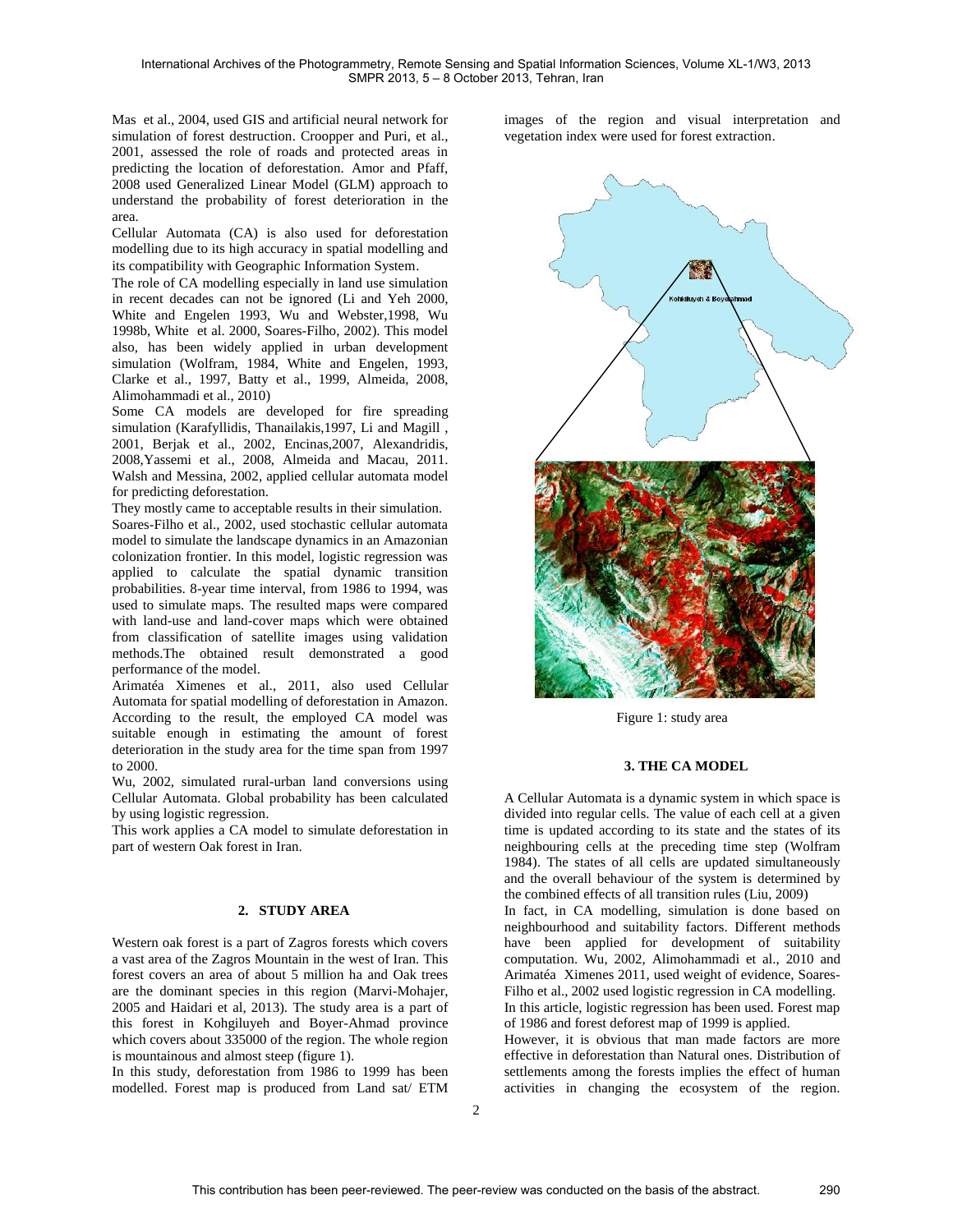According to recent researches, natural constraints like slope, elevation and climate and also man's activities are very important in forest destruction. Therefore, in this study distance from roads and villages beside DEM and slope are used as base maps. Moreover, regarding the fact that forest destruction starts from outer layer of forest boundary, distance from forest boundary is applied in deforestation modelling. The dependent variable is binary forest deforest map (1986-1999) and the independent variables are slope, elevation, distance from roads, villages and forest boundaries. The model which is used for deforestation probability estimation is as following:

$$
P_{ij} = a + \sum_{k} b_k x_{kij}
$$
  
\n
$$
P_{ij} = a + \sum_{k} b_k x_{kij}
$$
\n(1)

Where  $b_k$  are coefficients of the regression model;  $x_k$  is a set of site attributes and a is the constant.

$$
\Omega_{ij}^t = \frac{\sum_{n \ast n} N_{ij}^t}{n} + 1 \tag{2}
$$

Where,

Ώij is the neighbourhood function referring to the deforestation density within the n\*n neighbours.

Nij is the state of pixels at time t in which 1 represents the deforest and 0 the forest pixel.

$$
v = 1 + \left(-\ln(\text{Rand})\right)^{\alpha} \tag{3}
$$

ν is a stochastic disturbance term, Rand is a random number between 0-1, and  $α = 1$  in this study.

# **4. CONCLUSION**

Deforestation probability has been calculated using logistic regression. Based on coefficients from regression the probability for each pixel is computed according to the following:

(4)

*Pij=-0.534\*(DEM)-1.642\*(village\_distance) -5.067\*(road\_ distance)-1.983\*(forest boundary\_ distance)-4.106\*(slope) +2.884*

The resulted map is shown in figure 2.

Neighbourhood for each cell has been calculated using a moving window in map in which 0 represents forest and 1 deforest. Different neighbourhood dimensions have been tested  $(3*3, 5*5, and 7*7)$ . For  $3*3$  window the neighbourhood value is between 1/9- 1. 1/9 belongs to the cell in which all the neighbours are forests and 1 is for the cell that its all neighbours are deforested).

This CA model has been run for different time intervals (t=3, 6, 12 and 24 months). Overall accuracy for different neighbourhood sizes and temporal intervals were calculated

(table1). The best resulted map is shown in figure 3 and table 2 is the confusion matrix.



Figure 2: probability map  $(p_{ii})$ 

|       | 3 Month | 6 Month | 12 Month | 24 month |
|-------|---------|---------|----------|----------|
| $3*3$ | 0.738   | 0.736   | 0.718    | 0.69     |
| $5*5$ | 0.669   | 0.698   | 0.695    | 0.68     |
| $7*7$ | 0.633   | 0.645   | 0.652    | 0.643    |

Table 1: Overall accuracy measurements



Figure 3: simulated deforestation maps with t=52 and Neighbourhood window: 3\*3

|          | Forest | Deforest |       |
|----------|--------|----------|-------|
| Forest   | 40635  | 11151    | 51786 |
| Deforest | 11117  | 22215    | 33332 |
|          | 51752  | 33366    | 85118 |

Table 2: confusion matrix of simulated deforestation map (t=52, Neighbourhood window: 3\*3)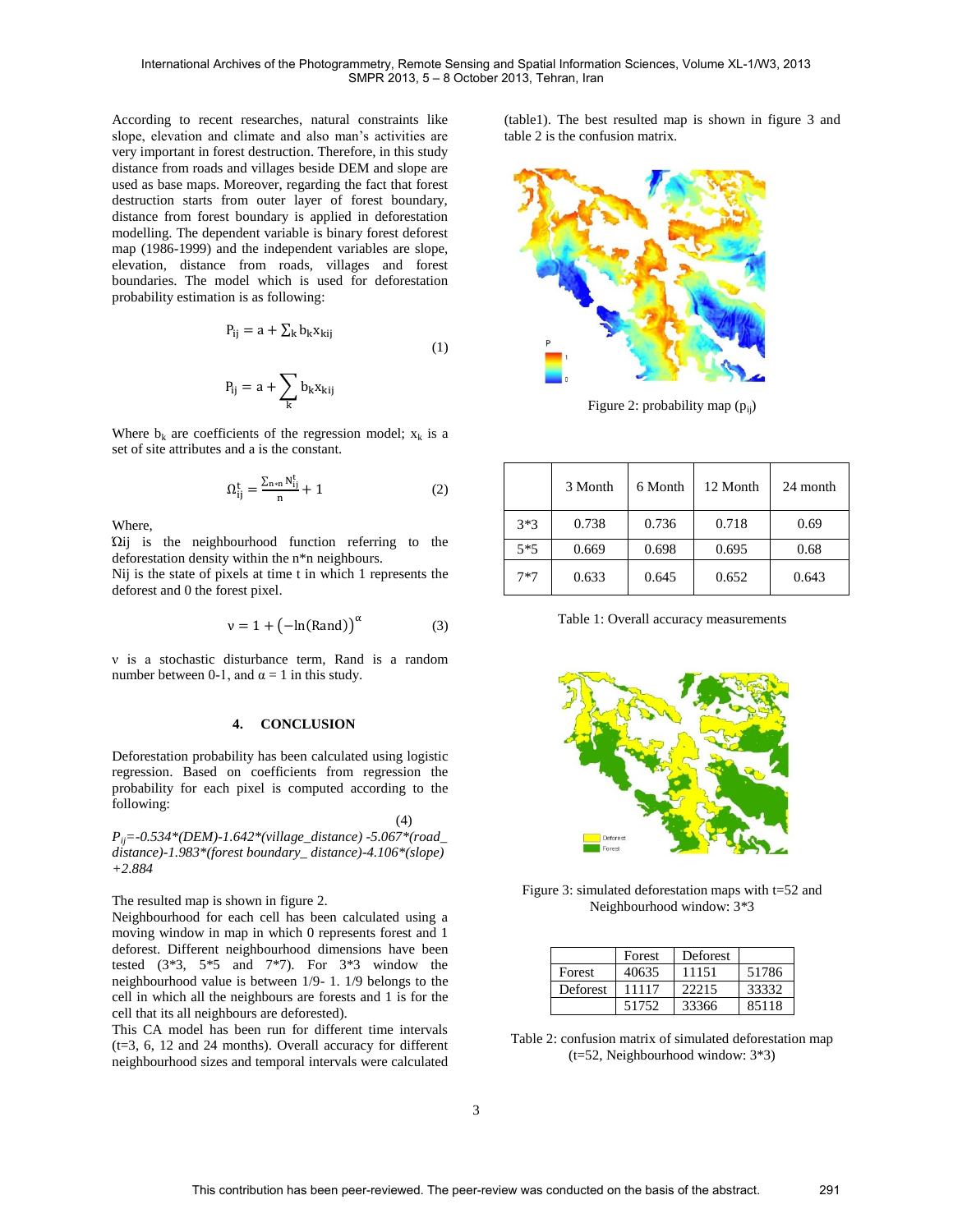Final CA model has been used to simulate deforestation in 2005. The resulted estimation is shown in figure 4.



Figure 4: simulated deforestation in 2015

#### **5. DISCUSSION**

Results from logistic regression model indicated that distance from road is the most effective factor in forest destruction of the study area. Therefore the amount of deforestation has been decreased in far distances. The second important factor in forest deterioration is slope. It must be mentioned that the most sever destruction has been occurred in the area of less steep slope. This must be due to better accessibility in such areas. Moreover, because of soil preservation in less steep slopes, these fields are suitable enough for agriculture.

Distance from villages is less important in comparison with slope and road. This might be due to equal distribution of villages among forest areas.

Elevation is the least effective factors in the resulted CA model. This can be due to the fact that the whole area is mountainous. Moreover, the high density of roads omitted the risk of accessibility of outland mountains

However, using CA modelling with different time intervals (while the other factors like number of neighbours are constant) shows that the accuracy of the estimation model will increase with decreasing time intervals. It is obvious that the accuracy is increasing in higher iterations.

Furthermore number of neighbours involved in CA simulation is of high importance. It can be understood from the results that using fewer neighbours can help better simulation. Using equal time intervals in all models, the best deforest estimation is in 3\*3 neighbours. 5\*5 neighbours also have better result than 7\*7. Based on this fact, the chance of nearest cells in deforestation can be higher in comparison with the other cells.

# **REFERENCES**

Amor, D, Pfaff, A., Sequenced Road Investments & Clearing of the Mayan Forest, working paper.

Alexandridis, A., Vakalis, D., Siettos, C.I., Bafas, G.V.,2008, A cellular automata model for forest fire spread prediction: The case of the wildfire that swept through Spetses Island in 1990, Applied Mathematics and Computation 204,pp.191–201.

Alimohammadi , A.,Matkan A.A.,Mirbagheri, B., 2010, The evaluation of cellular automata model efficiency insimiulation of urban area development(case study: suburbs of south west Tehran),Spatial Planning(Modares Human Sciences);14(2(66)),pp.81-102.

C. M. Almeida.C, Gleriani. J, E. F. Castejon.E and Soares‐Filho.B, 2008, Using neural networks and cellular automata for modelling intra‐urban land‐use dynamics, International Journal of Geographical Information Science, 22, 9,943-963.

Almeida. R and Macau. E, 2011, Stochastic cellular automata model for wildland fire spread dynamics, Journal of Physics: Conference Series, 285,1.

Arekhi, S., 2011, Modeling spatial pattern of deforestation using GIS and logistic regression: A case study of northern Ilam forests, Ilam province, Iran. African Journal of Biotechnology Vol. 10(72),pp.16236-16249.

Arimatéa C. Ximenes, Cláudia M. Almeida, Silvana Amaral, Maria Isabel S. Escada and Ana Paula D. Aguiar, 2011, Spatial Dynamic Modelling of Deforestation in the Amazon, Cellular Automata - Simplicity Behind Complexity, Dr. Alejandro Salcido (Ed.), ISBN: 978-953- 307-230-2.

Batty, M., Xie, Y., and Sun, Z., 1999, Modeling urban dynamics through GIS-based cellular automata. Computers, Environment and Urban Systems, 23,pp. 205–233.

Berjak, S., Hearne, J.,2002, An improved cellular automaton model for simulating fire in a spatially heterogeneous Savanna system, Ecol. Model. 148,pp. 133–151.

Cropper M, Puri J, Griffiths C., 2001, Predicting the Location of Deforestation: The Role of Roads and Protected Areas in North Thailand. Land Economics 77: pp.172–186.

Clarke, K. C., Hoppen, S., and Gaydos, L. 1997, A selfmodifying cellular automaton model of historical urbanization in the San Francisco Bay area. Environment and Planning B, 24, pp.247–261.

Fattahi M.,2003, Forest management trends in the Zagross region of Iran.XII World forestry Congress, Quebec City. Canada, 1-5(0118-B1).

Encinas, A.H., Encinas, L.H., White, S.H., del Rey, A.M., Sanchez, G.R.,2007, Simulation of forest fire fronts using cellular automata, Adv. Eng. Software 38,pp. 372–378.